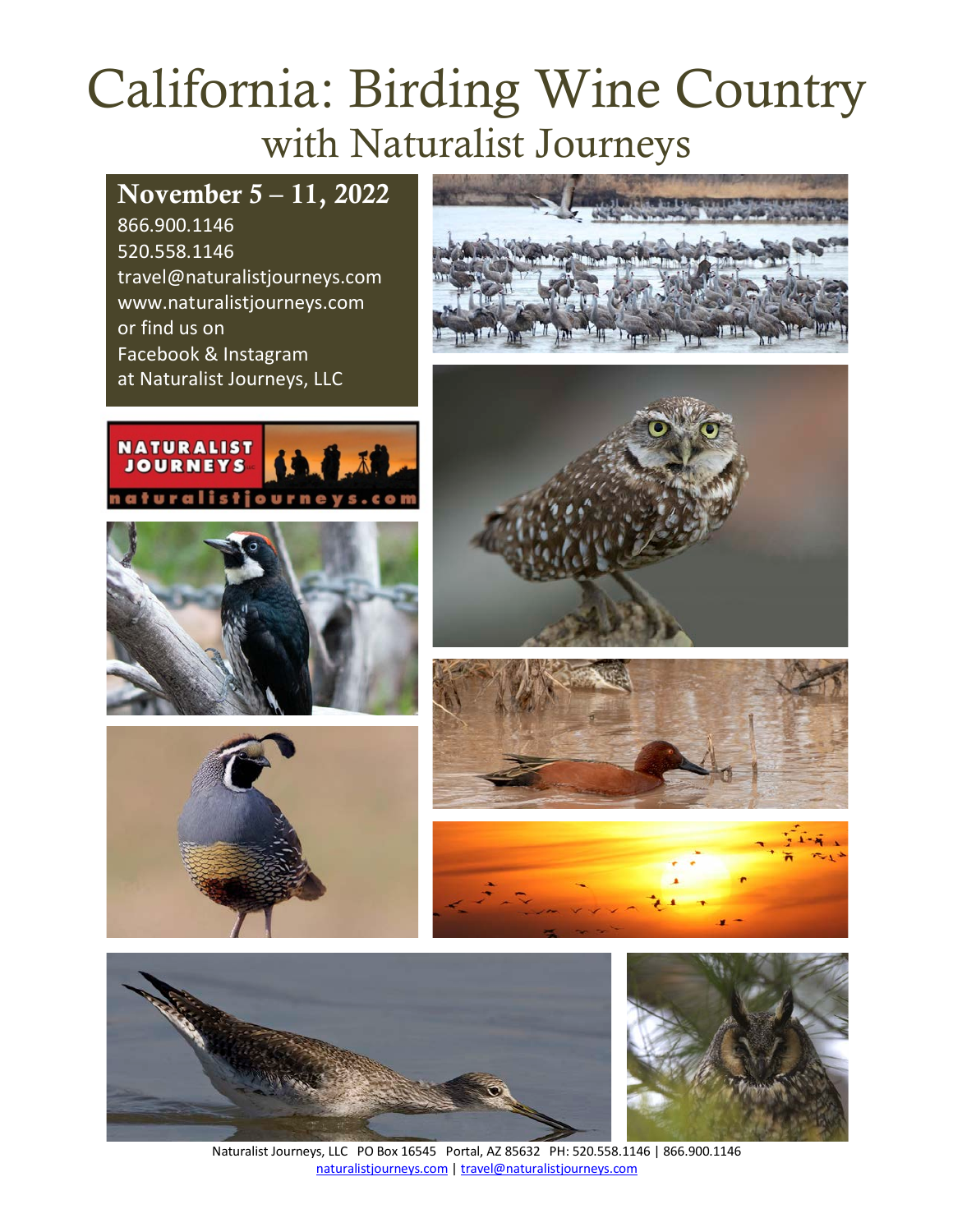#### Tour Details

7-Day / 6-Night Central California Wine and Birding Tour with David Yee \$2990 from Sacramento Airport is Sacramento International Airport (SMF)

Join Naturalist Journeys and noted Central Valley birder David Yee on this winter California birding tour. Based out of just two hotels, we enjoy the luxury of settling in and exploring each day without frequent moves.

The Central Valley is world-famous for wetlands, waterfowl, and wine—and we enjoy all three! Be awed by clouds of Snow Geese and ponds filled with Sandhill Crane in active wetland habitat, search for rare shorebirds along rivers and dormant agricultural fields, and delight in Yellow-billed Magpie and Swainson's Hawk in oak woodlands. On this Central California nature tour, we visit six of the region's most renowned small vineyards, several of which have cultivated native habitat along with their grapevines and all of which welcome birders. Stay in a premier historic inn, located in Lodi, a delightful winegrowing hub.

# Tour Highlights

- Relax in the historic Wine and Roses Hotel, surrounded by gardens and offering some of the best cuisine in Central California
- Bird premier National Wildlife Refuges and the Sacramento Delta for thousands of Blue, Snow, Ross' and Tule Geese, Sandhill Crane and a huge range of ducks
- Enjoy iconic western species in extensive oak woodlands, where Yellow-billed Magpie, Acorn Woodpecker, and Swainson's Hawk compete for your attention
- Get a taste of original California native open grasslands with Ferruginous Hawk, Prairie Falcon, Long-billed Curlew, and Burrowing Owl
- Sip a wide variety of California wines in the gardens, patios, and tasting rooms of a sampling of Lodi's best vineyards

# **Itinerary**

### Sat., Nov. 5 Arrivals

Plan to arrive at the Sacramento International Airport in time for a 3:00 PM group departure. Have your binoculars handy to leisurely bird from the van for your first taste of western birds as we stop by flooded fields right off Highway 99, the access road to the centrally located town of Yuba City. Dinner tonight is at the delicious Marcello's Italian Restaurant. *Accommodations at the Best Western Yuba City Inn (D)*

### Sun., Nov. 6 Sacramento & Colusa National Wildlife Refuges

After breakfast today we visit Sacramento and Colusa National Wildlife Refuges (both close to Yuba City) for a wintering waterfowl extravaganza! Both refuges are extremely birder friendly with plenty of photo opportunities for those with a camera. We drive the roads in both refuges, with opportunities to visit viewing platforms and take short walks. The Sacramento National Wildlife Refuge was established in 1937 to provide refuge and breeding habitat for migratory birds and protect habitat, and currently supports over 250 species of bird. We are awed by huge numbers of Snow Goose at the Refuge, with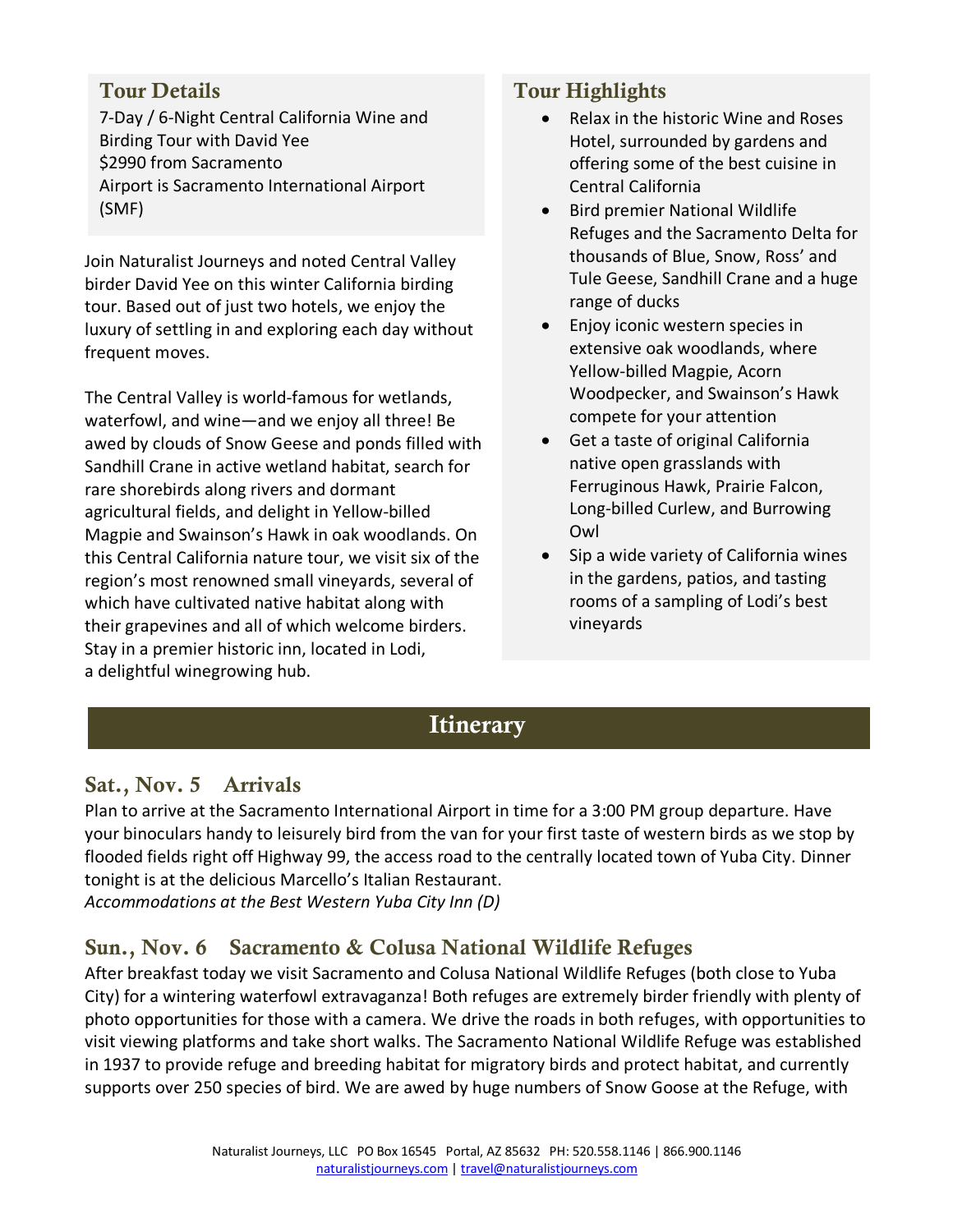Blue Snow Goose individuals commonly found and guaranteed wintering Bald Eagle in many plumages. Marsh species include Gallinule, Yellow-headed Blackbird, Marsh Wren, Song Sparrow, Loggerhead Shrike, Tri-colored Blackbird and, if we are lucky, a wintering Road Runner may also make an appearance.

We then seek out seasonal specialties in a local cemetery (known for wintering vagrants), and other special hot spots. By mid-winter, all of the rarities have been staked out, and there are usually many in the Sacramento Valley. Last winter, highlights included Vermilion Flycatcher, Plumbeous Vireo, and Northern Shrike.

We enjoy lunch at nearby Family Taco to sample some local cuisine. After lunch, expect amazing photo opportunities at Colusa NWF, where seasonal marshes, permanent ponds, and uplands were protected in 1945. This refuge has a different mix of species than we saw in the morning: waterfowl congregate where refuge personnel have installed gravel strips (which the birds need to help their gizzard work), including at areas close to a viewing platform. Featured species include the greatest number of wintering Eurasian Wigeon in the lower US, and all other expected species of ducks, including large numbers of Cinnamon Teal, Pintail, and shovelers. See terrific numbers of the Tule race of the Greater White-fronted Geese (Tule Goose); with less than 2K total individuals in the world, this is one of two populations in the Central Valley. Additionally, both Ross' Goose and the blue morph of Ross' Goose are usually present. Peregrine Falcon, a range of raptors, shorebirds including Greater Yellowlegs, Long-billed Dowitcher, Wilson's Snipe, and usually some rarities like Ruff are very possible. We return for dinner at Yuba City's popular Sutter Buttes Brewery.

*Accommodations at the Best Western Yuba City Inn (B,L,D)*

### Mon., Nov. 7 Gray Lodge State Wildlife Area | Wine Tasting

After breakfast and check out from our Yuba City hotel, we visit Gray Lodge State Wildlife Area, just 15 minutes south of Yuba City on our way to Lodi. While similar to Sacramento NWR, this state wildlife area has a smaller loop that provides for more intimate viewing. The number of birds that winter in this relatively small area is impressive. We take the opportunity for very close looks at huge numbers of Snow Geese and other waterfowl. Good-sized populations of White-faced Ibis are easy to see, as are raptors, including Red-shouldered Hawk, Red-tailed Hawk in multiple plumages with likely looks at the very rare Harlan's Red-tailed Hawk. Merlin and Peregrine Falcon are regular visitors.

We have lunch nearby in the town of Live Oak, an agricultural hub of the Central Valley adjacent to the protected conservation stronghold of the picturesque Sutter Buttes. Afterwards, as we head toward Lodi, we go by the cities of Sacramento and Davis, where there are a multitude of birding opportunities in the wild lands surrounding both cities. Because of long-standing conservation efforts, the number of wetlands set aside are impressive, and the birding here all year-round has become almost legendary for Northern California. For example, at the Yolo Basin Bypass loop, we look for regular wintering species along with specialties seen in this year's Christmas Bird Count. Waterfowl are different than what we saw in the refuges the day before and an hour or two spent exploring wet riparian habitat also gives us the chance to discover shorebirds like Lesser Yellowlegs, Long-billed Curlew, and Mountain Plover, along with our best chance for Rough-legged Hawk, Sora, and Virginia Rail.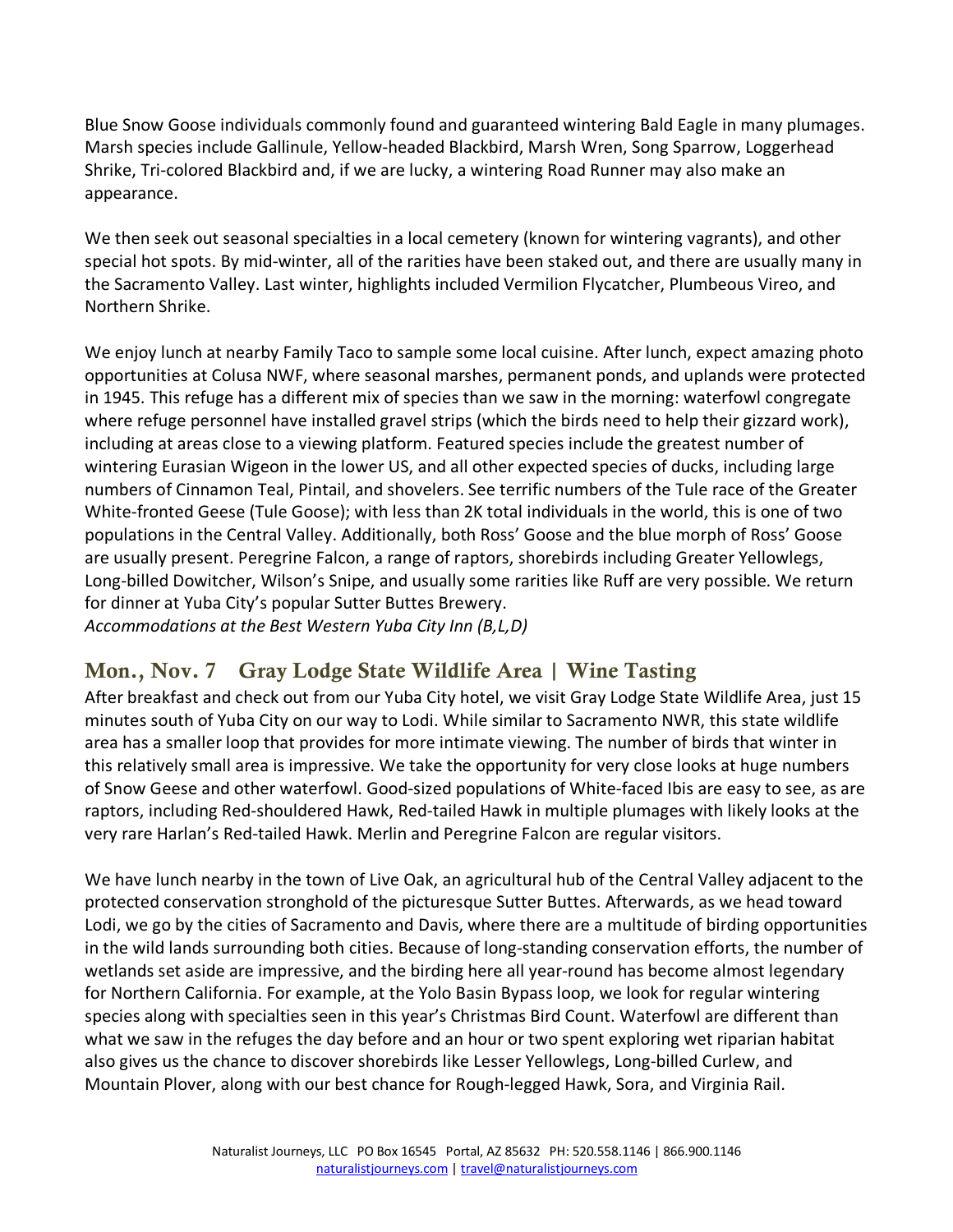This afternoon we visit our first wine-tasting spot to enjoy a key California agricultural product. Our hotel for the next four nights is the renowned Wine & Roses Hotel. There is plenty of time to unpack and relax before dinner in downtown Lodi at Pietro's Trattoria. *Accommodations at the Wine & Roses Hotel (B,L,D)*

#### **Wine & Roses**

Nestled in the heart of the Lodi wine country, Wine & Roses Hotel is located on a seven-acre estate of towering trees, flowers, and herb gardens. Recognized as an historic site, the hotel features 66 beautifully appointed guest rooms and suites with amenities including botanical gardens, a modern fitness center, beautiful pool, relaxing jacuzzi, and unparalleled gracious hospitality. The Lodi Wine & Visitor Center is located on the grounds, so wine tasting information, maps, and advice is easily accessible. A green company, Wine & Roses offers environmentally friendly products and practices.

**Lodi**

Lodi is home to over 80 wineries. Minutes from Wine & Roses, Lodi Lake provides an area to swim, fish, or take a nature walk. Historic downtown Lodi provides a theatre, shopping, and dining. Cultural events and festivals occur throughout the year.

#### Tues., Nov. 8 Heritage Oak Winery | Mokelumne Fish Hatchery

We spend three full days centering around Lodi; our outings are filled with a combination of woodland/grassland birding in the morning, followed by wetland explorations in the afternoon, with wine tasting interspersed throughout. Well-known spots for tremendous populations of cranes and waterfowl are numerous. Each day we enjoy breakfast at the Towne Corner Café at the Wine & Roses Hotel. Lunches are catered picnics or at local restaurants near birding spots, and dinners are as noted below.

Today we spend the morning at Heritage Oak Winery where we bird the oak woodland and riparian areas next to the Mokelumne River. Heritage Oak is a popular and welcoming spot for birders. Apart from the numerous species that are attracted to the front patio and its adjacent garden, the vineyards, riparian woodland, and river itself provide habitat for hundreds of species including wintering Anna's Hummingbird, American and Lesser Goldfinch, White-crowned and Golden-crowned Sparrows, a Barn Owl roost, and forest wintering birds like Ruby-crowned Kinglet, Hermit Thrush, Varied Thrush, Western Bluebird, Oak Titmouse, and Bushtit. We return to the winery after a good morning of birding for a catered picnic under a towering fig tree or in a covered area accompanied by wine tasting.

After lunch we go upstream to the Mokelumne Fish Hatchery and adjacent scenic riparian woodland habitat for Osprey, Common Merganser, California Quail, Phainopepla, and Lewis's Woodpecker. This should be our best day for Wood Duck. Mammals seen today could include Black-tailed Deer, Gray and Red Fox, Racoon, native Western Gray Squirrel, which is on the decline, and River Otter. We enjoy dinner tonight back in Lodi at Casa Flores.

*Accommodations at the Wine & Roses Hotel (B,L,D)*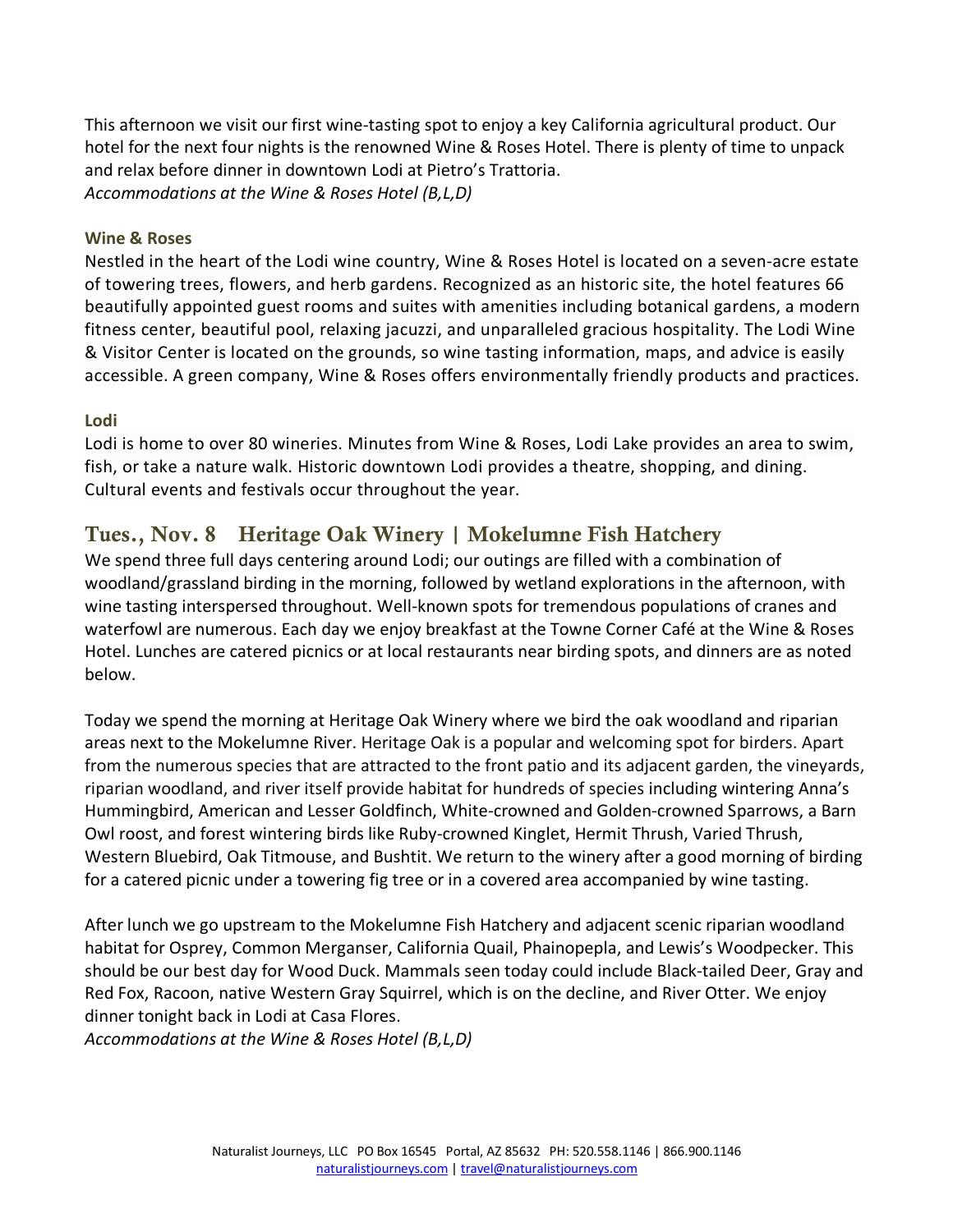# Wed., Nov. 9 Oak Grove Regional Park | Woodbridge Road

Today after breakfast we head further south to Oak Grove Regional Park in Stockton to search for iconic Central Valley birds including Yellow-billed Magpie, Acorn Woodpecker, Hermit Thrush, Spotted Towhee, Kestrel, and the wintering Swainson's Hawk that makes this area famous. Few know that the Central Valley is known for hybrid Flickers—while the Northern Flicker (Red-shafted) is common, we also see Red and Yellow-shafted hybrids, as well as the rare wintering true Yellow-shafted Flicker. Nuttall's Woodpecker and Downy Woodpecker, wintering Tree Swallow, and White-throated Swift round out the array of species expected.

We take a break to enjoy a delicious lunch and wine tasting at the Michael David Wine Cafe (home of the "7 Deadly Zins") along with birding in their spacious gardens. This afternoon, travel to the Sacramento River Delta's famous Woodbridge Road for swans and Sandhill Crane, where both Greater (breed in lower 48) and Lesser (breed only in the Arctic) Sandhill Crane winter side by side. In addition, there are plenty of shorebirds and deeper-water ducks including Blue-winged Teal and diving species like Canvasback, Ring-necked Duck, and Greater Scaup. If weather conditions are favorable, we see tens of thousands of cranes fly-in against the sunset before dinner. Tonight, we enjoy dinner at one of Lodi's best breweries, the Lodi Beer Company.

*Accommodations at the Wine & Roses Hotel (B,L,D)*

#### Thurs., Nov. 10 Sierra Foothills | Staten Island

Today we have a raptor morning, traveling east about 45 minutes to visit a spot in Sierra Foothills. Explore birds of the open grasslands of the eastern Central Valley and get a taste of what the whole valley used to look like before it was settled for agriculture. Key species include Ferruginous Hawk, Prairie Falcon, Merlin, Golden Eagle, Northern Harrier, Burrowing and Short-eared Owl, along with Horned Lark, Long-billed Curlew, and American Bluebird.

We enjoy lunch in the town of Linden, then head back towards Lodi for a final afternoon in the Delta. At Staten Island, we see numerous Aleutian Cackling Goose (an Endangered Species Act success story from the verge of extinction, down to less than a couple of thousands, the population has now grown to 50 thousand birds, larger than it was originally, and is fully delisted); plus more Sandhill Crane, swans, gulls, wintering Swainson's Hawk, American Pipit, Western Meadowlark, Say's Phoebe, Great Horned Owl, Turkey Vulture, American Kestrel, Loggerhead Shrike, and many species of blackbirds: Red-winged, Tricolored, and Brewer's. Coyote are very possible as well. To celebrate a great week of birding, we gather this evening for a farewell dinner at Wine & Roses Town House Restaurant. *Accommodations at the Wine & Roses Hotel (B,L,D)*

#### Fri., Nov. 11 Departures

After a light breakfast at the hotel, we depart at 7:00 AM; please plan your flights from Sacramento International Airport to leave no earlier than 9:00 AM (or you can arrange for alternative transportation earlier or later by Uber or airport shuttle, \$60-100 least expensive options; hotel check out is 11 AM.) *(B)*